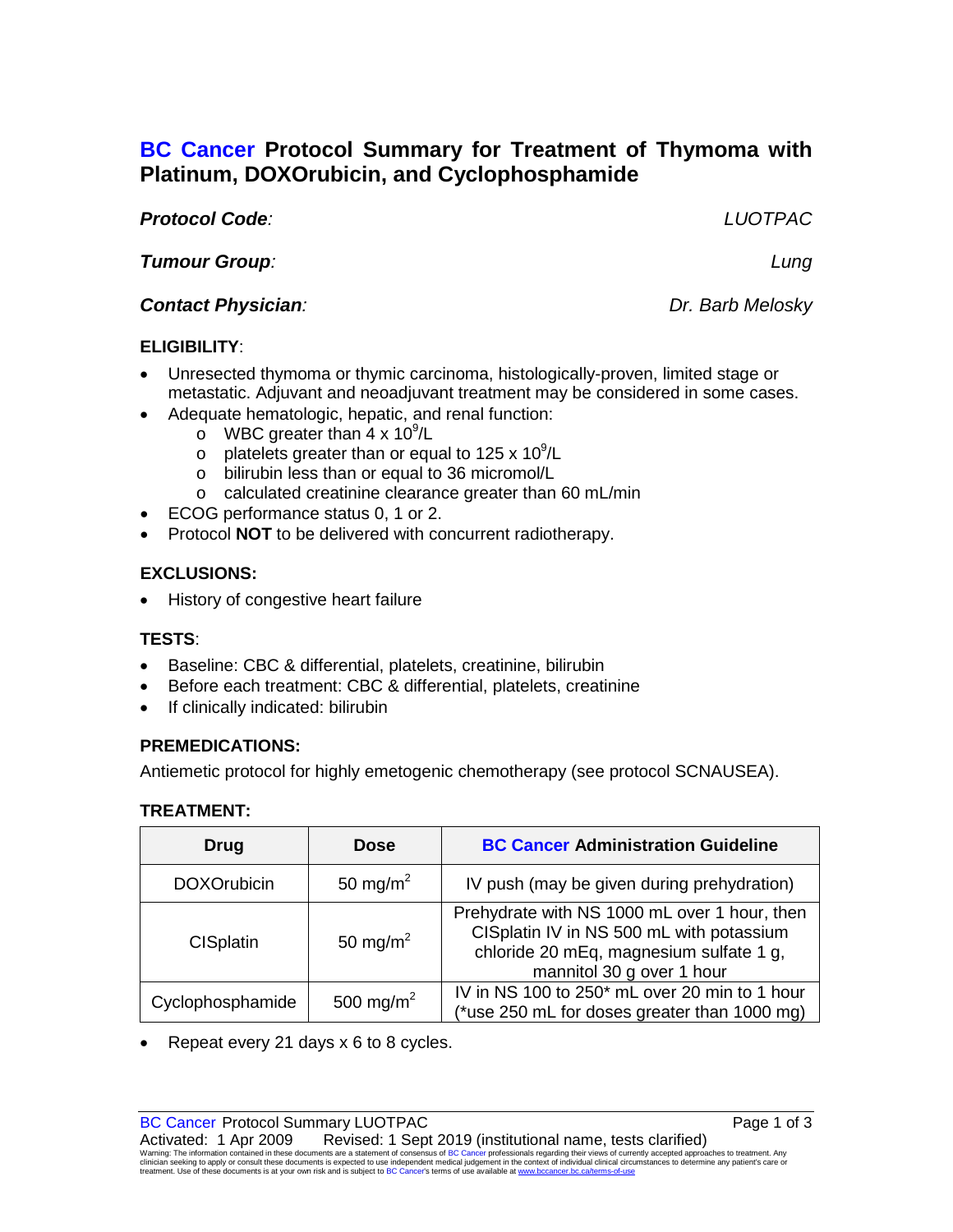#### **DOSE MODIFICATIONS**:

### **1. HEMATOLOGY**

For cyclophosphamide and DOXOrubicin:

| ANC $(x 10^9/L)$             |     | Platelets (x 10 <sup>9</sup> /L) | <b>Cyclophosphamide and</b><br><b>DOXOrubicin Dose</b> |
|------------------------------|-----|----------------------------------|--------------------------------------------------------|
| greater than or equal to 1.5 | and | greater than or equal to 100     | 100%                                                   |
| 1.0 to less than 1.5         | or  | 75 to less than 100              | 50%                                                    |
| less than 1.0                | or  | less than 75                     | <b>Delay</b>                                           |

#### **2. HEPATIC DYSFUNCTION**

For DOXOrubicin:

| <b>Bilirubin (micromol/L)</b> | <b>DOXOrubicin Dose</b> |
|-------------------------------|-------------------------|
| 25 to 36                      | .50%                    |
| greater than 36               | <b>Delay</b>            |

#### **3. RENAL DYSFUNCTION**

For CISplatin:

| <b>Calculated Creatinine</b><br>Clearance (mL/min) | <b>CISplatin dose</b>                             |
|----------------------------------------------------|---------------------------------------------------|
| greater than or equal to 60                        | $100\%$                                           |
| 45 to less than 60                                 | 75% (same prehydration as full dose)              |
| less than 45                                       | hold CISplatin or delay with additional IV fluids |

#### For cyclophosphamide:

| <b>Calculated Creatinine</b><br><b>Clearance (mL/min)</b> | Cyclophosphamide dose |
|-----------------------------------------------------------|-----------------------|
| greater than or equal to 10                               | $100\%$               |
| less than 10                                              | 75%                   |